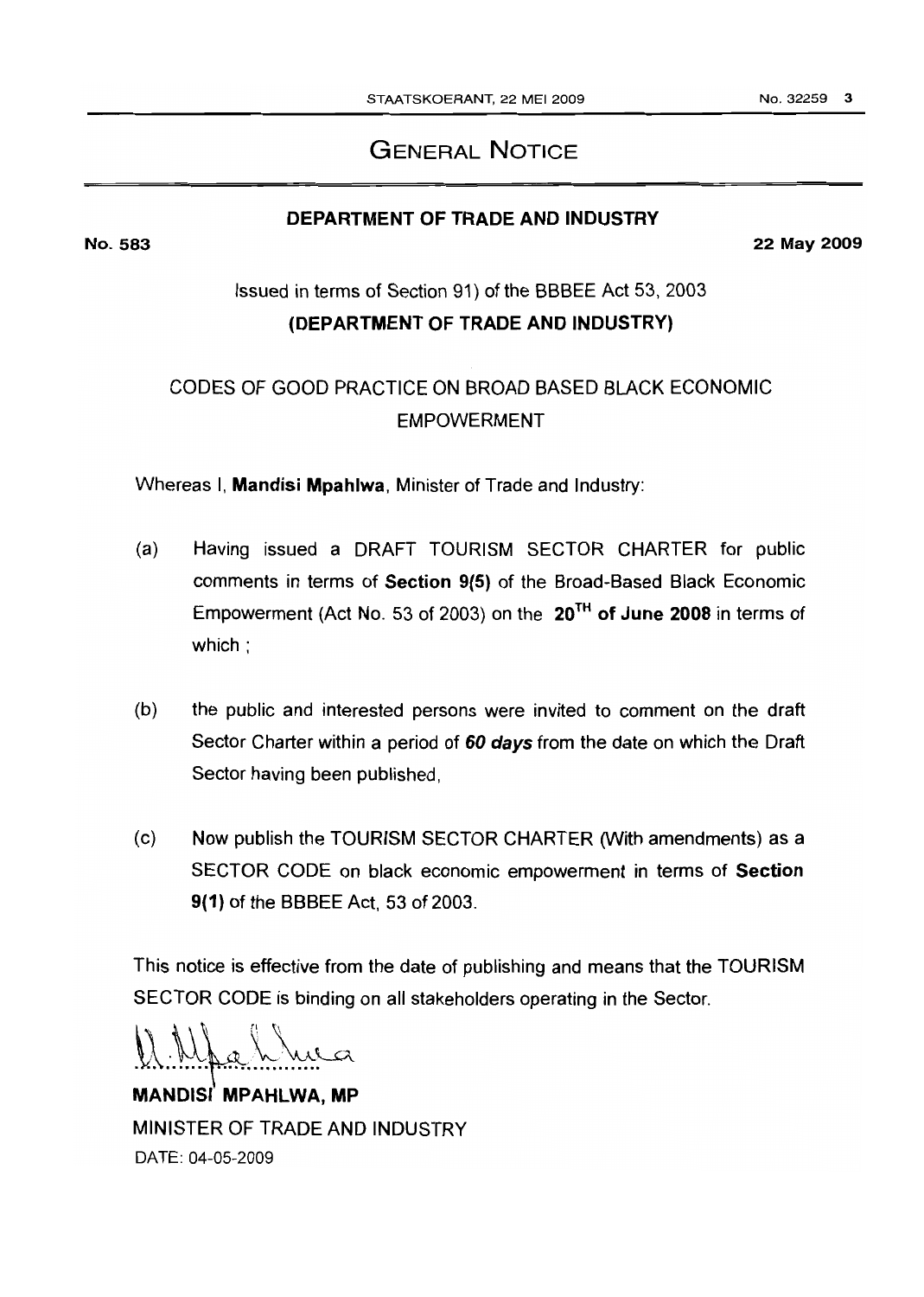## **TOURISM SECTOR CODES**

## **GAZETTED IN TERMS OF SECTION 9 (1) OF THE BBBEE ACT 53 OF 2003**

**MAY 2009**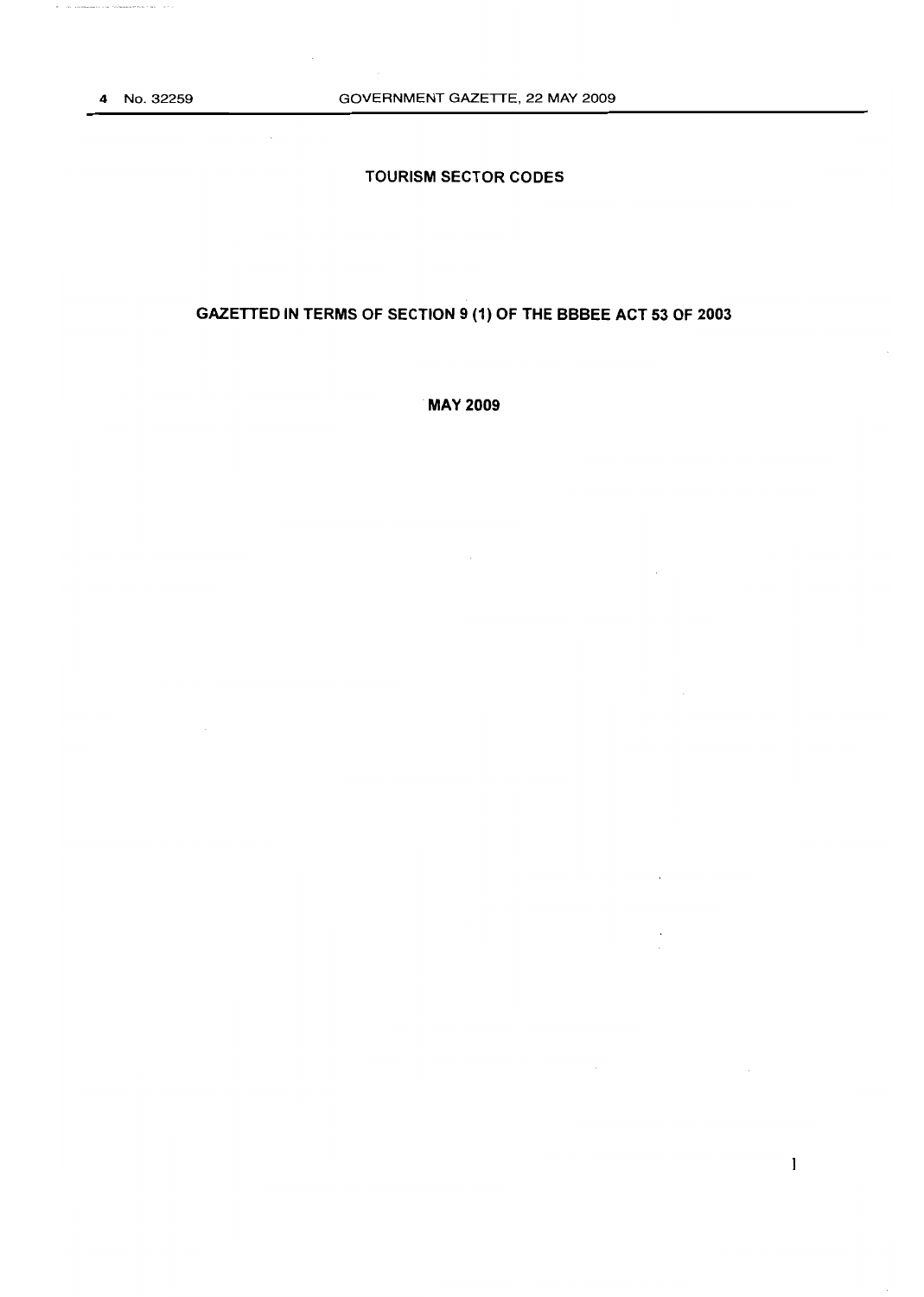## TABLE OF CONTENTS

| $\mathbf 1$ . |  |
|---------------|--|
|               |  |
|               |  |
|               |  |
|               |  |
|               |  |
|               |  |
| 7.1           |  |
|               |  |
|               |  |
|               |  |
|               |  |
|               |  |

 $\overline{\mathcal{E}}$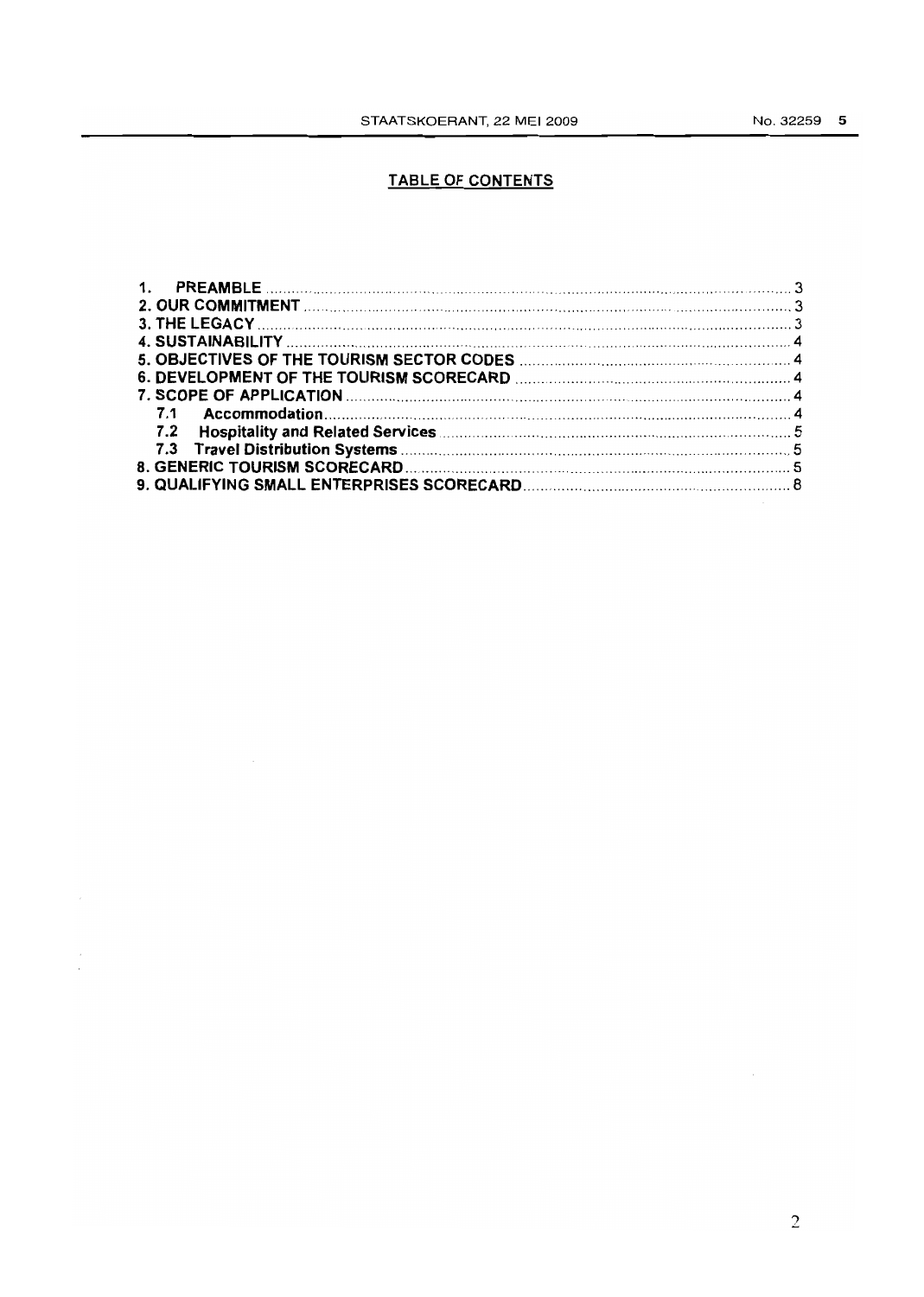#### 1. PREAMBLE

- 1.1 We, the stakeholders of the Tourism Sector, take this opportunity to state our awareness of the need to align the Tourism BEE Charter with the dti's Codes of Good practice on B-BBEE and advance sector initiatives to empower black South Africans, and, in so doing, to make the sector more accessible. more relevant and more beneficial to all South Africans.
- 1.2 The Tourism Sector Codes express the commitment of all stakeholders in the Tourism Sector to the empowerment and transformation of the sector and its commitment to working collectively to ensure that the opportunities and benefits of the Tourism Sector are extended to black South Africans as well. We have submitted to the Department of Trade and Industry (the dti) to gazette the tourism BEE Charter as a Final Sector Code in terms of the Broad-Based Black Economic Empowerment Act No 53 of 2003. We have ensured that the Tourism BEE Charter fulfills the requirements set out under Section 9, for gazetting as a Sector Code. namely that the Charter:
	- (a). Has no deviations from Codes definitions and principles. and
	- (b). Is sufficiently comparable to the codes in the order of elements, targets and weightings.

#### 2. OUR COMMITMENT

- 2.1 Whilst we acknowledge that two main challenges face the Tourism Sector, namely:
	- the need to become more globally competitive; and
	- the need to include black people in the Tourism Sector.
- 2.2 We believe that these two challenges are fundamentally linked. For our sector to thrive and grow, we commit to both. The commitment to empowerment and transformation is therefore based not only on our moral obligations with regard to a transforming South Africa, but also upon our fiduciary obligations to our shareholders and employees, and to the growth of our sector within the broader South African economy.
- 2.3 The stakeholders make this commitment fully aware of the fact that empowerment and transformation of the Tourism Sector will contribute to its growth and sustainability. The key areas of focused empowerment and transformation, in the context of this Scorecard, are: Ownership, Management Control, Employment Equity, Skills Development, Preferential Procurement, Enterprise Development, Socia-Economic Development and Industry Specific Indicators, as set out in the attached Tourism Sector Codes.

#### 3. THE LEGACY

- 3.1 We recognize that our industry, like the rest of South African society, remains characterized by large disparities in access to opportunities and benefits, and in particular, to opportunities. and benefits for black people.
- 3.2 We also recognize that our sector is largely white-owned and we are aware of the residual impact of this legacy of inequality and its continuing impact on efforts to ensure that a tourism- and tourist-friendly culture takes root in our country. Furthermore, we recognize that the legacy of Apartheid remains apparent in some of the Tourism Sector's associations and bodies and we therefore acknowledge the need for transformation within these associations, so that they may become truly representative and reflective of our society.
- 3.3 In addition, we recognise that our sector remains largely inaccessible to the majority of black South African tourists. Since South Africa has so much to offer in terms of tourism, we recognise the need to reverse this legacy and to make tourism in South Africa more adaptable and accessible to black South African tourists.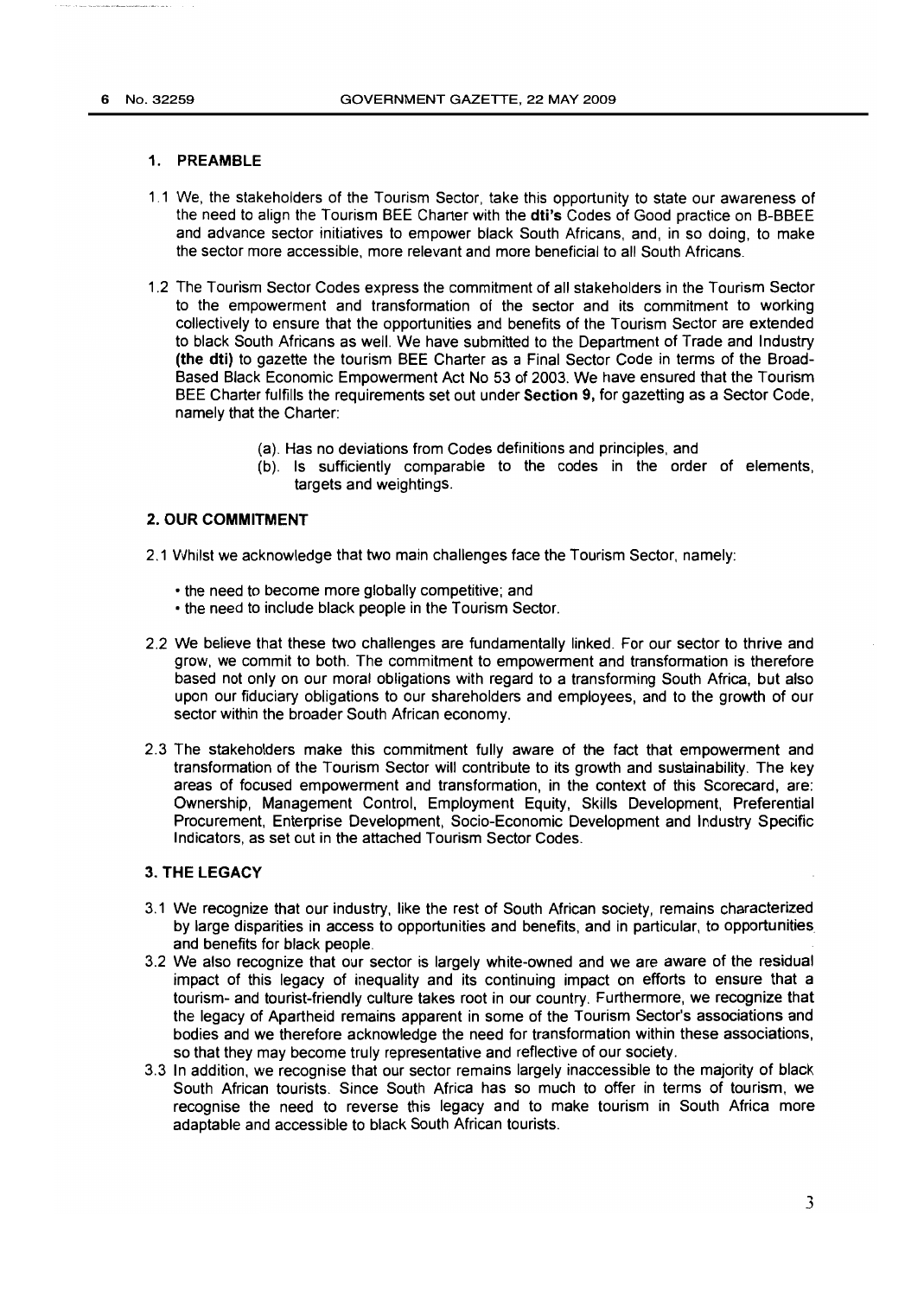#### 4. SUSTAINABILITY

- 4.1 We acknowledge that, for our initiatives to be sustainable and meaningfully empowering, they must be based on the identification of strategic opportunities for our enterprises and for our industry. These initiatives must be underpinned by sound commercial logic, and must be well structured and focused, with deliverable growth objectives. We further acknowledge that the sustainability, competitiveness and growth of our industry require the empowerment and transformation of the sector.
- 4.2 Empowerment and transformation make good business sense as they will introduce innovation into the sector through new players entering the sector. This will attract new markets and stimulate new product development.

#### 5. OBJECTIVES OF THE TOURISM SECTOR CODES

The Codes:

- 5.1 have been developed to advance the objectives of the Broad-based Black Economic Empowerment Act no. 53 of 2003 (B-BBEE Act);
- 5.2 constitute a framework and establish the principles upon which B-BBEE will be implemented in the Tourism Sector;
- 5.3 represents a partnership programme as outlined in government's Strategy for Broadbased BEE;
- 5.4 provides the basis for the sector's engagement with other stakeholders including government and labour.

### 6. DEVELOPMENT OF THE TOURISM SCORECARD

- 6.1 The Tourism Empowerment Council of South Africa (TECSA) was formally established by the Minister of the Environmental Affairs and Tourism to further the objectives of transformation within the Tourism Sector. To this end, TECSA was mandated to align the Tourism BEE Charter to the Generic Codes of Good Practice on B-BBEE. As a result, TECSA embarked on a nationwide consultative process to solicit views and inputs from various stakeholders in the sector which culminated in the development of this final Tourism Sector Codes. The Tourism Sector Codes will be the only basis for the application and recognition of B-BBEE initiatives undertaken by the tourism sector.
- 6.2 The partiCipation of all major stakeholders was encouraged and obtained in the form of submissions from various constituencies, which formed the basis for the drafting of the preliminary and final draft Scorecards.
- 6.3 The final draft is based on the definitions, principles and methodologies of transformation outlined in the BBBEE Act of 2003 and the Codes of Good Practice. Where there is any conflict the Codes of Good Practice take precedence.

#### 7. SCOPE OF APPLICATION

The Tourism Sector Codes apply to all privately owned enterprises within the Tourism Sector, and to all parts of the value chain in that sector. inter alia:

### 7.1 Accommodation

7.1.1 Hotels (Small and Big)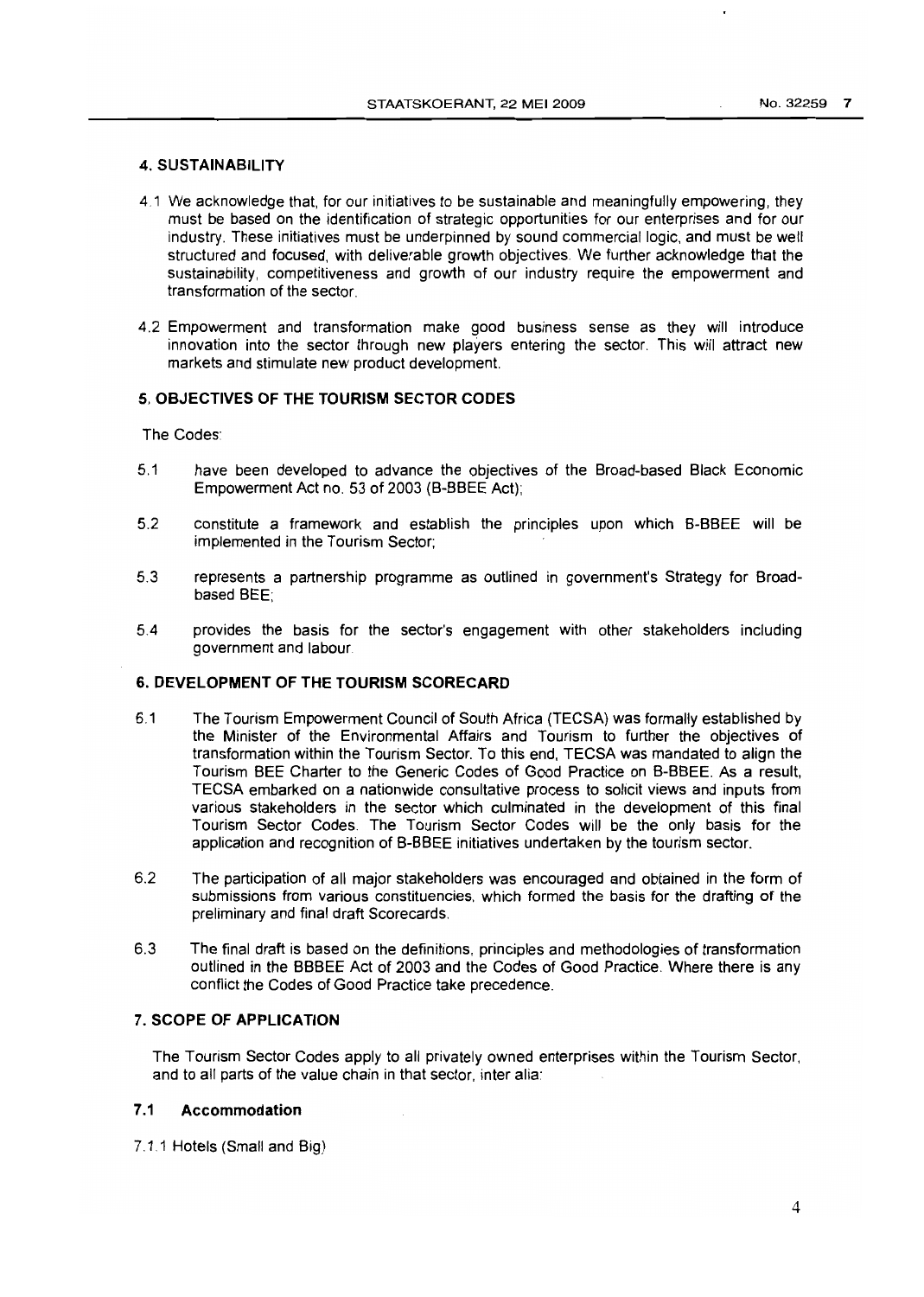- 7.1.2 Resort properties and timeshare
- 7.1.3 Bed and breakfasts (B&Bs)
- 7.1.4 Guesthouses
- 7.1.5 Game lodges
- 7.1.6 Backpackers and hostels

### 7.2 Hospitality and Related Services

- 7.2.1 Restaurants (not attached to hotels)
- 7.2.2 Conference venues (not attached to hotels)
- 7.2.3 Professional catering
- 7.2.4 Attractions
- 7.2.5 Consulting and professional services companies

#### 7.3 Travel Distribution Systems

- 7.3.1 Tourwholesalers
- 7.3.2 Tour operators
- 7.3.3 Travel agents
- 7.3.4 Tourist guides
- 7.3.5 Car rental companies
- 7.3.6 Coach operators

 $\mathsf{r}$ 

In addition, this Charter are binding to all organs of state and public entities, organised labour, and communities involved with or interested in the Tourism Sector.

#### 8. GENERIC TOURISM SCORECARD

| <b>Element</b> | 2012      | 2012                | 2017<br>Weighting | 2017<br>Weighting<br>Points | Generic Tourism Scorecard (applicable to all tourism businesses with a turnover of > R35 million (or other threshold as determined by the sector)<br>Indicators to Measure BEE Achievement | Milestone Target  |                   |
|----------------|-----------|---------------------|-------------------|-----------------------------|--------------------------------------------------------------------------------------------------------------------------------------------------------------------------------------------|-------------------|-------------------|
|                | Weighting | Weighting<br>Points |                   |                             |                                                                                                                                                                                            | 2012              | 2017              |
| Ownership'     | 15        |                     | 20                |                             | <b>Voting Rights:</b>                                                                                                                                                                      |                   |                   |
|                |           | 7                   |                   | 3                           | Exercisable voting rights in the enterprise in<br>the hands of black people                                                                                                                | $21% + 1$<br>vote | $30% +$<br>1 vote |
|                |           |                     |                   | 2                           | Exercisable voting rights in the enterprise in<br>the hands of black women                                                                                                                 | 10%               |                   |
|                |           |                     |                   |                             | <b>Economic Interest:</b>                                                                                                                                                                  |                   |                   |
|                |           | 8                   |                   | 4                           | Economic interest of black people in the<br>enterprise                                                                                                                                     | 21%               | 30%               |
|                |           |                     |                   | 2                           | Economic interest of black women in the<br>enterprise                                                                                                                                      | 10%               |                   |
|                |           |                     |                   |                             | Economic interest of the following black<br>natural people in the enterprise:                                                                                                              |                   |                   |
|                |           |                     |                   |                             | - black designated groups                                                                                                                                                                  |                   |                   |
|                |           |                     |                   | 1                           | - black participants in employee ownership<br>schemes                                                                                                                                      | 2.5%              |                   |
|                |           |                     |                   |                             | - black beneficiaries of Broad-based<br><b>Ownership Schemes</b>                                                                                                                           |                   |                   |
|                |           |                     |                   |                             | - black participants in co-operatives                                                                                                                                                      |                   |                   |

<sup>1</sup> The Tourism Sector Codes have aligned to Statement 103 of the Generic Codes of Good Practice on Broad-Based Black Economic Empowerment on the Recognition of Equity Equivalents for Multinationals.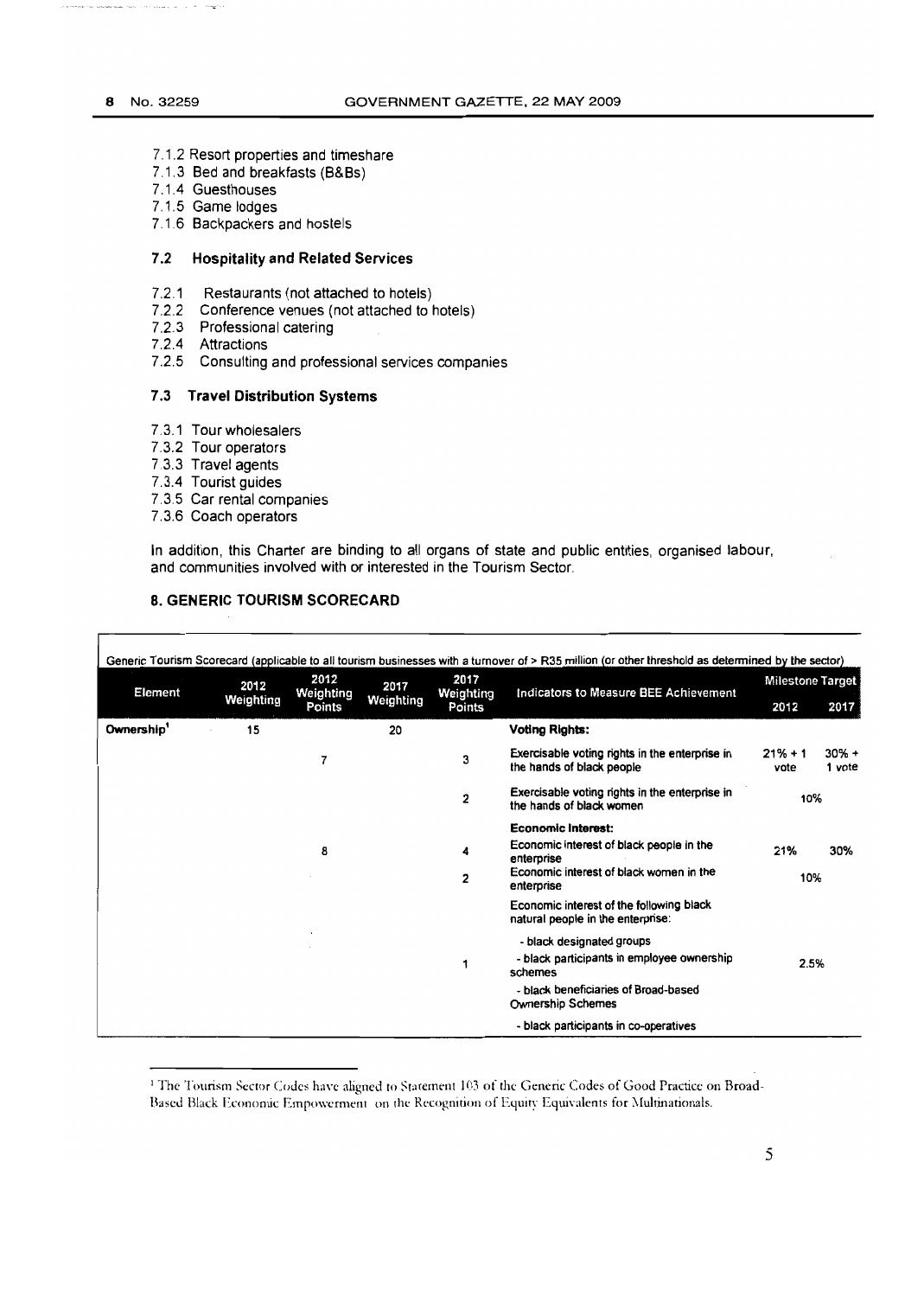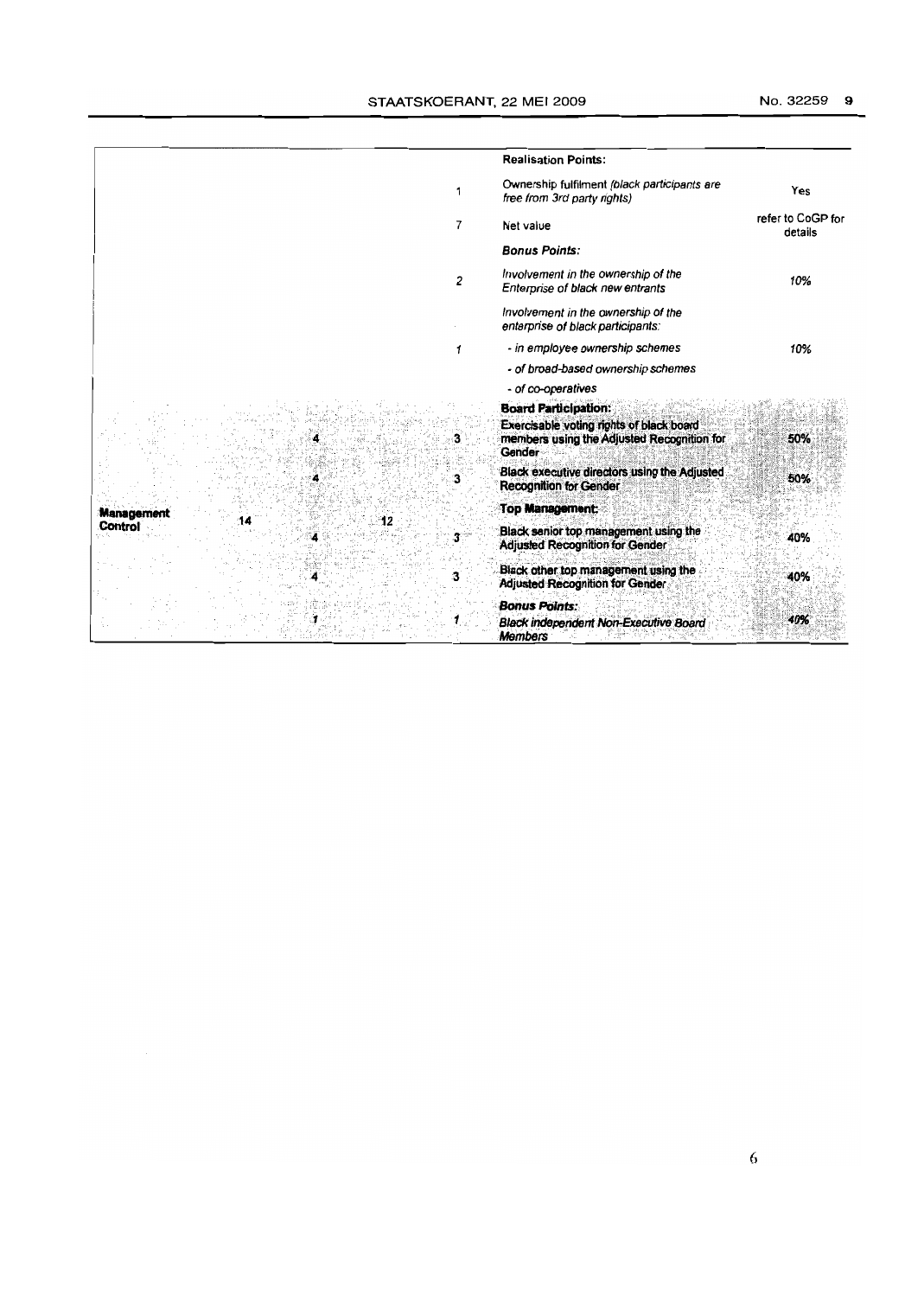|                                                               |    | 2  |    | 1.5 | Black Disabled Employees as a percentage of all<br>employees using the Adjusted Recognition for<br>Gender                                                                                                                               | 2.0%       | 3%  |
|---------------------------------------------------------------|----|----|----|-----|-----------------------------------------------------------------------------------------------------------------------------------------------------------------------------------------------------------------------------------------|------------|-----|
|                                                               |    | 4  |    | 3.5 | Black employees in Senior Management as a<br>percentage of all such employees using the<br><b>Adjusted Recognition for Gender</b>                                                                                                       | 43%        | 60% |
| <b>Employment</b><br>equity                                   | 14 | 4  | 12 | 3.5 | Black employees in Middle Management as a<br>percentage of all such employees using the<br><b>Adjusted Recognition for Gender</b>                                                                                                       | 63%        | 75% |
|                                                               |    | 4  |    | 3.5 | Black employees in Junior Management as a<br>percentage of all such employees using the<br>Adjusted Recognition for Gender                                                                                                              | 68%        | 80% |
|                                                               |    | З  |    | Э   | <b>Bonus Points:</b><br>Bonus Point for meeting or exceeding the EAP<br>targets in each category above                                                                                                                                  |            |     |
|                                                               |    |    |    |     | Skills Development Expenditure on any Programme specified in the<br><b>Learning Programmes Matrix:</b>                                                                                                                                  |            |     |
|                                                               |    |    |    | 7.5 | Skills Development Expenditure on Learning<br>Programmes specified in the Learning Programmes<br>Matrix for Black employees as a percentage of<br>leviable amount using the Adjusted Recognition for<br>Gender                          | 3.0%       |     |
| <b>Skills</b><br>development                                  | 20 |    | 18 | 1.5 | Skills Development Expenditure on Learning<br>Programmes specified in the Learning Programmes<br>Matrix for Black employees with disabilities as a<br>percentage of leviable amount using the Adjusted<br><b>Recognition for Gender</b> | 0.3%       |     |
|                                                               |    |    |    |     | Learnerships:                                                                                                                                                                                                                           |            |     |
|                                                               |    | 10 |    | 9   | Number of black employees participating in<br>Learnerships or Category B. C and D programmes<br>as a percentage of total employees using the<br><b>Adjusted Recognition for Gender</b>                                                  | 5.0%       |     |
|                                                               |    | 10 |    | 12  | B-BBEE procurement spend from all suppliers<br>based on the B-BBEE procurement recognition<br>levels as a percentage of total measured<br>procurement spend                                                                             | 50%        | 70% |
| Preferential                                                  | 15 | 2  | 20 | з   | B-BBEE procurement spend from Qualifying Small<br>Enterprises or from Exempted Micro Enterprises<br>based on the applicable B-BBEE procurement<br>recognition levels as a percentage of total<br>measured procurement spend             | 10%        | 15% |
| procurement                                                   |    |    |    |     | B-BBEE procurement spend from any of the<br>following suppliers as a percentage of total<br>measured procurement spend:                                                                                                                 |            |     |
|                                                               |    | з  |    | 5   | - suppliers that are more than 50% black owned<br>$(60\% \text{ of points})$ ; or                                                                                                                                                       | 15%        | 20% |
|                                                               |    |    |    |     | - suppliers that are more than 30% black women<br>owned (40% of points)                                                                                                                                                                 |            |     |
|                                                               |    |    |    |     | Average annual value of all Enterprise<br><b>Development Contributions and Sector Specific</b><br>Programmes made by the Measured Entity as a<br>percentage of target                                                                   | 3% of NPAT |     |
| <b>Enterprise</b>                                             |    |    |    |     | Enhanced recognition provided for:                                                                                                                                                                                                      |            |     |
| development                                                   | 14 | 14 | 10 | 10  | enterprise development spend on black, tourism<br><b>SMMEs: 1,25</b>                                                                                                                                                                    |            |     |
|                                                               |    |    |    |     | - contributions made towards B-BBEE verification<br>of tourism SMMEs: 1,25                                                                                                                                                              |            |     |
|                                                               |    | 3  |    | 6   | Average annual value of Socio-Economic<br>Contributions by the measured entity as a<br>percentage of target                                                                                                                             | 1% of NPAT |     |
| Socio-Economic<br>development and<br><b>Industry Specific</b> | 8  | 2  | 10 | 1   | % of black new recruits with no prior work<br>experience as a percentage of all new recruits,<br>adjusted using the recognition factor for gender                                                                                       | 10%        |     |
|                                                               |    |    |    |     |                                                                                                                                                                                                                                         |            |     |
|                                                               |    | 3  |    | 3   | Status of TOMSA levy collector                                                                                                                                                                                                          | Yes        |     |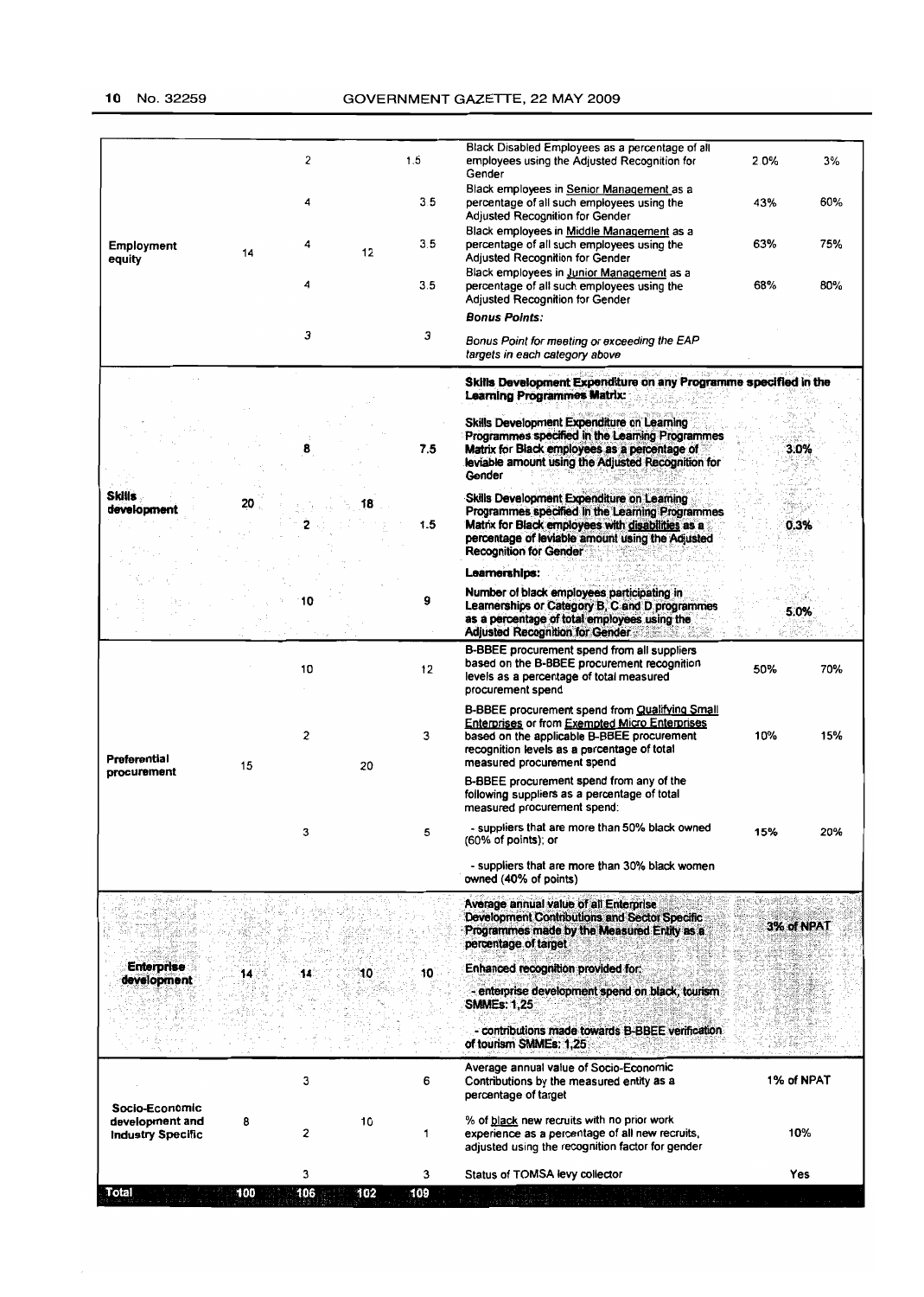### 9. QUALIFYING SMALL ENTERPRISES SCORECARD

QSE Tourism Scorecard is applicable to all tourism businesses with a turnover of R2.5 million to R35 million.

| Measured entities are to select 4 of the 7 elements for inclusion in the Scorecard |  |
|------------------------------------------------------------------------------------|--|
|                                                                                    |  |

| Element                      | 2012<br>Weighting | 2012<br>Weighting | 2017<br>Weighting | 2017<br>Weighting | <b>Indicators to Measure BEE Achievement</b><br>Points                                                                                                      | <b>Milestone Target</b> |                           |
|------------------------------|-------------------|-------------------|-------------------|-------------------|-------------------------------------------------------------------------------------------------------------------------------------------------------------|-------------------------|---------------------------|
|                              |                   | Points            |                   |                   |                                                                                                                                                             | 2012                    | 2017                      |
|                              |                   |                   |                   |                   | <b>Voting Rights:</b>                                                                                                                                       |                         |                           |
|                              |                   | 12                |                   | 6                 | Exercisable voting rights in the enterprise in<br>the hands of black people                                                                                 | $21% + 1$<br>vote       | $30\% + 1$ vote           |
|                              |                   |                   |                   |                   | <b>Economic Interest:</b>                                                                                                                                   |                         |                           |
|                              |                   | 13                |                   | 9                 | Economic interest of black people in the<br>enterprise                                                                                                      | 21%                     | 30%                       |
|                              |                   |                   |                   |                   | <b>Realisation Points:</b>                                                                                                                                  |                         |                           |
| Ownership                    | 25                |                   | 25                | 1                 | Ownership fulfilment                                                                                                                                        |                         | Yes                       |
|                              |                   |                   |                   | 9                 | Net equity interest                                                                                                                                         |                         | refer to CoGP for details |
|                              |                   |                   |                   |                   | <b>Bonus Points:</b>                                                                                                                                        |                         |                           |
|                              |                   |                   |                   | 2                 | Involvement in the ownership of the<br>Enterprise by black women                                                                                            |                         | 10%                       |
|                              |                   |                   |                   |                   | Involvement in the ownership of enterprise:                                                                                                                 |                         |                           |
|                              |                   |                   |                   | 1                 | - by black participants in Employee<br>Ownership Schemes, Co-operatives or<br><b>Broad-based Ownership Schemes</b>                                          |                         | 10%                       |
|                              |                   | 25                |                   | 25                | <b>Black representation at Top Management</b><br>level                                                                                                      |                         | 50.1%                     |
| <b>Management</b><br>Control | 25                |                   | 25                |                   | <b>Bonus Points:</b>                                                                                                                                        |                         |                           |
|                              |                   | 2                 |                   | 2                 | Black women representation as top-<br>management                                                                                                            |                         | 25%                       |
|                              |                   | 15                |                   | 15                | Black employees in management as a<br>percentage of all managers adjusted using<br>the Gender Recognition Factor                                            | 40%                     | 60%                       |
| <b>Employment</b><br>equity  | 25                | 10                | 25                | 10                | Black people as a percentage of total staff<br>adjusted using the Gender Recognition<br>Factor                                                              | 60%                     | 70%                       |
|                              |                   |                   |                   |                   | <b>Bonus Points:</b>                                                                                                                                        |                         |                           |
|                              |                   | 2                 |                   | 2                 | Bonus point for meeting or exceeding the<br>EAP targets for each category above                                                                             |                         |                           |
| <b>Skills</b><br>development | 25                | 25                | 25                | 25                | Adjusted Skills Development Spend on<br>Learning Programmes for Black employees<br>as a percentage of leviable amount                                       |                         | 2%                        |
| Preferential<br>procurement  | 25                | 25                | 25                | 25                | B-BBEE procurement spend from all<br>suppliers based on the B-BBEE procurement<br>recognition levels as a percentage of total<br>measured procurement spend | 40%                     | 50%                       |
| Enterprise<br>development    | 25                | 25                | 25                | 25                | Average annual value of all Qualifying<br>Contributions made by the Measured Entity<br>as a percentage of target                                            |                         | 2% of NPAT                |
|                              |                   |                   |                   |                   | Enhanced recognition provided for:                                                                                                                          |                         |                           |